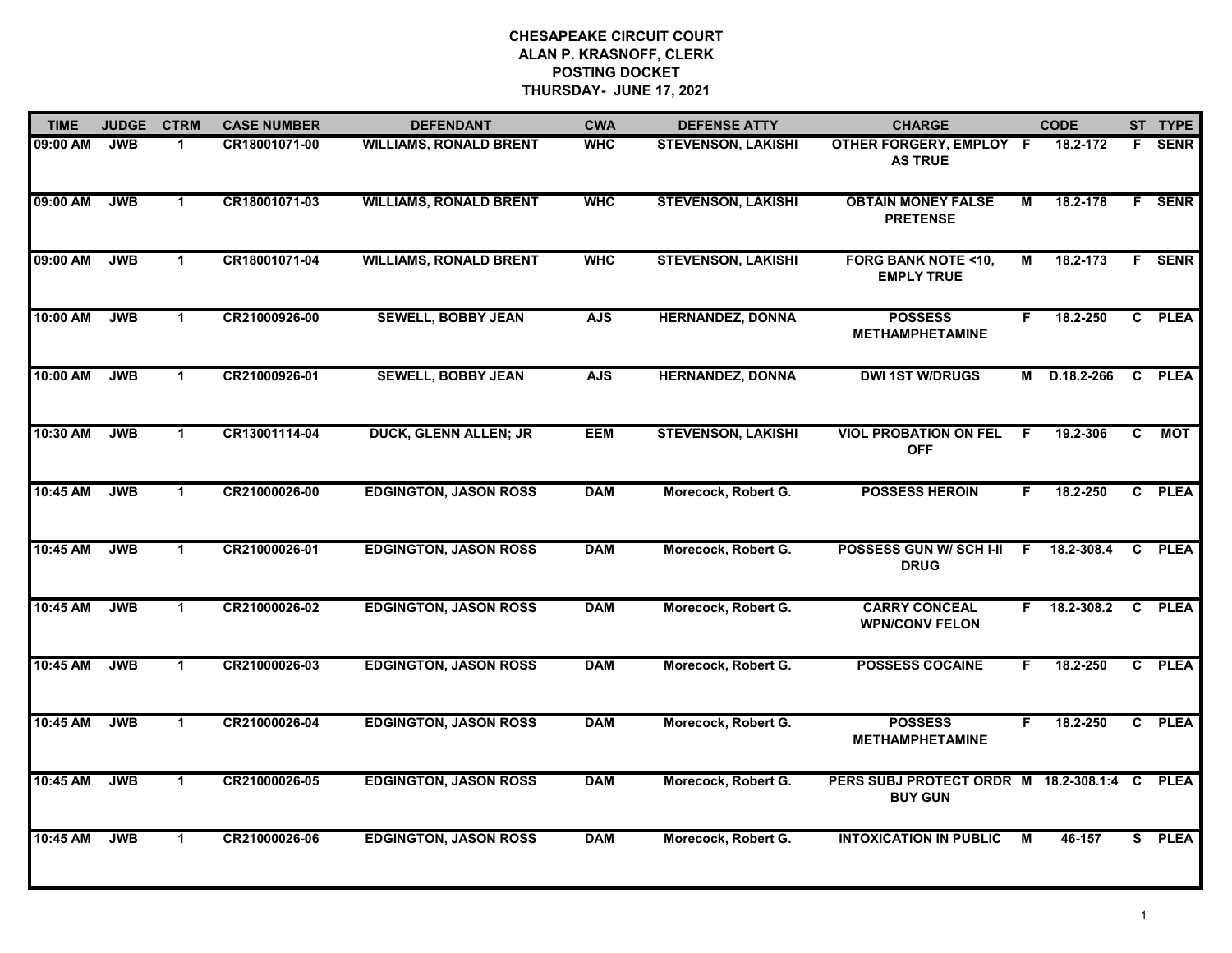| <b>TIME</b> | <b>JUDGE</b> | <b>CTRM</b>          | <b>CASE NUMBER</b> | <b>DEFENDANT</b>                         | <b>CWA</b> | <b>DEFENSE ATTY</b>         | <b>CHARGE</b>                                             |              | <b>CODE</b> |              | ST TYPE     |
|-------------|--------------|----------------------|--------------------|------------------------------------------|------------|-----------------------------|-----------------------------------------------------------|--------------|-------------|--------------|-------------|
| 11:30 AM    | <b>JWB</b>   | $\mathbf 1$          | CR21000892-00      | <b>BALL, KAWAIN LEE</b>                  | <b>DAM</b> | <b>SPARTZ, SARA</b>         | <b>POSSESS COCAINE</b>                                    | F.           | 18.2-250    | В            | <b>PLEA</b> |
| 11:45 AM    | <b>JWB</b>   | $\mathbf{1}$         | CR21001116-00      | HALL-RANDALL, DIMANTRE<br><b>LASHAWN</b> |            | <b>HERNANDEZ, DONNA E</b>   | <b>BOND APPEAL</b>                                        | $\mathbf{o}$ | 19.2-124    | C            | <b>BOND</b> |
| 01:00 PM    | <b>JWB</b>   | $\mathbf{1}$         | CR21000878-00      | HARPER, TAQUAN DEONTRAE                  | <b>ASA</b> | <b>SCOTT, DON</b>           | <b>BOND APPEAL</b>                                        | $\mathbf{o}$ | 19.2-124    |              | C BOND      |
| 01:30 PM    | <b>JWB</b>   | $\mathbf 1$          | CR16001429-01      | <b>GALLISHAW, KHALID TERRELL</b>         | <b>DRT</b> | <b>BLAIR, JEFFREY R</b>     | VIOL GOOD BEHAV ON FEL F<br><b>OFF</b>                    |              | 19.2-306    |              | C BOND      |
| 02:30 PM    | <b>JWB</b>   | $\blacktriangleleft$ | CR15001159-01      | <b>FUNN, ANDRE ALLEN</b>                 | <b>BKF</b> | Buyrn, William E.           | <b>VIOL PROBATION ON FEL</b><br><b>OFF</b>                | F.           | 19.2-306    | C            | <b>REV</b>  |
| 10:00 AM    | <b>RGM</b>   | 3                    | CR15000729-01      | <b>KING, LABREA SHAWNNAE</b>             | <b>JAF</b> | <b>TRAVERS, MEREDITH B</b>  | VIOL GOOD BEHAV-3+<br><b>CONCEALMNT</b>                   | F.           | 19.2-306    | C            | <b>REV</b>  |
| 10:30 AM    | <b>RGM</b>   | 3                    | CR21000118-00      | <b>BURKET, ROBERT TRAVIS</b>             | <b>JAF</b> | <b>CROOK, HEATHER BUYRN</b> | ELUDE/DISREGARD POLICE- F 46.2-817(B)<br><b>FELONY</b>    |              |             |              | C SENR      |
| 11:00 AM    | <b>RGM</b>   | $\mathbf{3}$         | CR21000903-00      | <b>CAFFEE, RANDY NORRIS; JR</b>          | <b>JRA</b> | Jones, David L.             | PROTECTIVE ORDER, POSS F 18.2-308.1:4 C<br><b>FIREARM</b> |              |             |              | <b>PLEA</b> |
| 11:00 AM    | RGM          | 3                    | CR21000903-01      | <b>CAFFEE, RANDY NORRIS; JR</b>          | <b>JRA</b> | Jones, David L.             | <b>CONCEALED WEAPON:</b><br><b>CARRY</b>                  | м            | 18.2-308    | $\mathbf{c}$ | <b>PLEA</b> |
| 01:30 PM    | <b>RGM</b>   | 3                    | CR20000783-00      | <b>SYKES, ZEPORAH</b>                    | <b>PLS</b> | <b>WEISBERG, NOAH D</b>     | <b>CAPIAS FTA</b>                                         | М            | 18.2-456    | В            | TR          |
| 01:30 PM    | <b>RGM</b>   | $\mathbf{3}$         | CR20000783-01      | <b>SYKES, ZEPORAH</b>                    | <b>PLS</b> | <b>WEISBERG, NOAH D</b>     | <b>CAPIAS FTC/W ORDER</b>                                 | М            | 18.2-456    | B            | TR          |
| 01:30 PM    | <b>RGM</b>   | 3                    | CR20000783-02      | <b>SYKES, ZEPORAH</b>                    | <b>PLS</b> | <b>WEISBERG, NOAH D</b>     | <b>CUSTODY VIOL TAKE CHLD F</b><br><b>FROM VA</b>         |              | 18.2-49.1   | B            | TR          |
| 09:00 AM    | SJT          | 4                    | CR21000752-00      | KILLEEN, TIMOTHY MICHAEL                 | <b>SRD</b> | Jones, David L.             | <b>PUBLIC RECORDS:</b><br><b>FORGERY</b>                  | F.           | 18.2-168    | B.           | <b>PLEA</b> |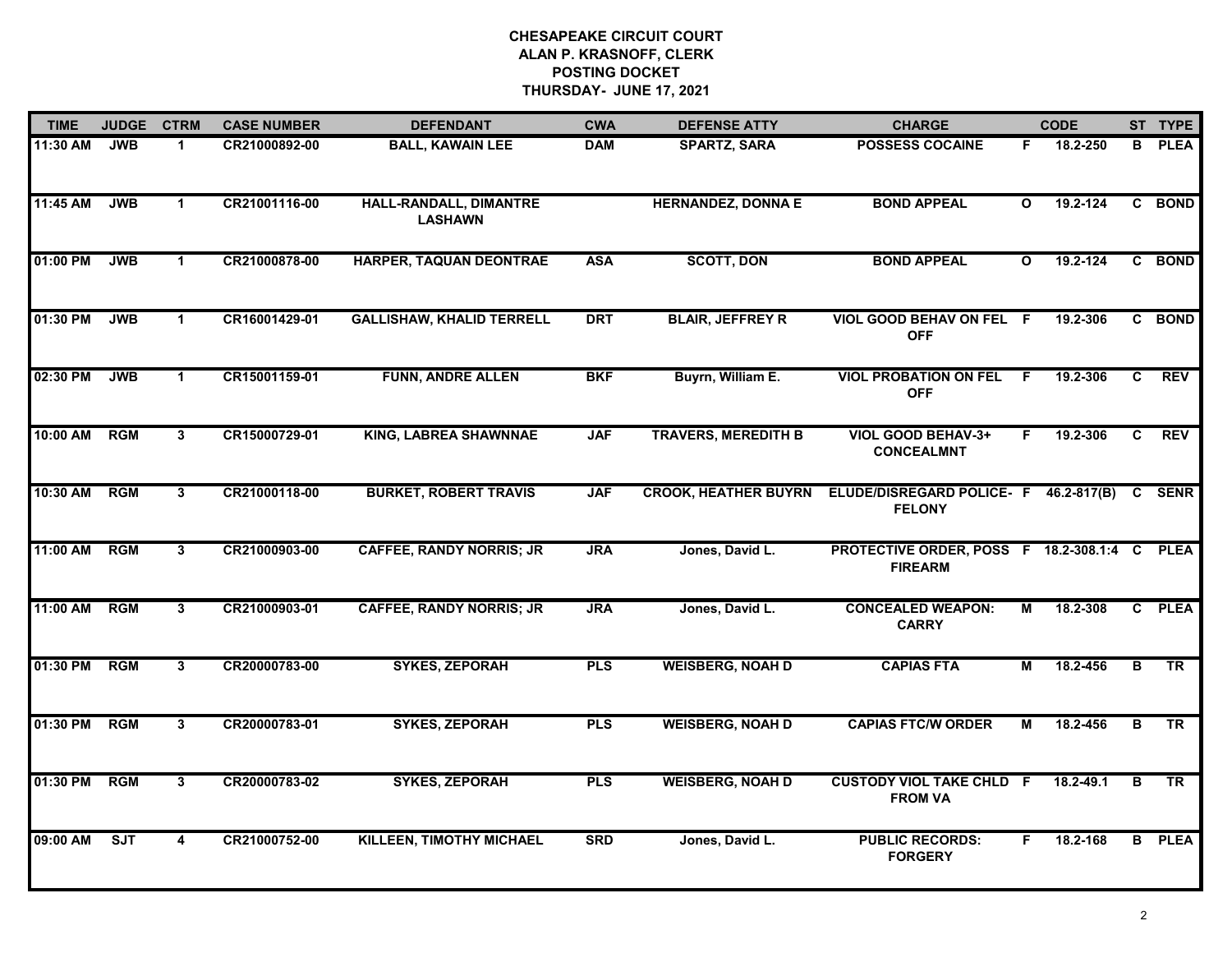| <b>TIME</b> | <b>JUDGE</b> | <b>CTRM</b>             | <b>CASE NUMBER</b> | <b>DEFENDANT</b>                | <b>CWA</b> | <b>DEFENSE ATTY</b>   | <b>CHARGE</b>                                     |                | <b>CODE</b>    |                | ST TYPE     |
|-------------|--------------|-------------------------|--------------------|---------------------------------|------------|-----------------------|---------------------------------------------------|----------------|----------------|----------------|-------------|
| 09:00 AM    | ST           | 4                       | CR21000752-01      | <b>KILLEEN, TIMOTHY MICHAEL</b> | <b>SRD</b> | Jones, David L.       | <b>PUBLIC RECORDS:</b><br><b>FORGERY</b>          | F.             | 18.2-168       | B.             | <b>PLEA</b> |
| 09:00 AM    | ST           | $\overline{\mathbf{4}}$ | CR21000752-02      | <b>KILLEEN, TIMOTHY MICHAEL</b> | <b>SRD</b> | Jones, David L.       | <b>UTTER FORGED RECORD</b>                        | -F             | 18.2-168       | B.             | <b>PLEA</b> |
| 09:00 AM    | ST           | 4                       | CR21000752-03      | KILLEEN, TIMOTHY MICHAEL        | <b>SRD</b> | Jones, David L.       | <b>UTTER FORGED RECORD</b>                        | F              | 18.2-168       | $\overline{B}$ | <b>PLEA</b> |
| 09:00 AM    | SJT          | 4                       | CR21000752-04      | <b>KILLEEN, TIMOTHY MICHAEL</b> | <b>SRD</b> | Jones, David L.       | <b>IDNTY THFT: OBT ID, AVOID M</b><br><b>ARST</b> |                | 18.2-186.3     | B              | <b>PLEA</b> |
| 09:00 AM    | ST           | 4                       | CR21000752-05      | <b>KILLEEN, TIMOTHY MICHAEL</b> | <b>SRD</b> | Jones, David L.       | <b>FALSE IDENTIFY SELF TO</b><br><b>LAW ENF</b>   | $\overline{M}$ | $19.2 - 82.1$  | B              | <b>PLEA</b> |
| 09:00 AM    | ST           | $\overline{\mathbf{4}}$ | CR21000752-06      | KILLEEN, TIMOTHY MICHAEL        | <b>SRD</b> | Jones, David L.       | <b>AGGRESSIVE DRIVING</b>                         | М              | 46.2-868.1     | B              | <b>PLEA</b> |
| 09:00 AM    | ST           | $\overline{\mathbf{4}}$ | CR21000752-07      | KILLEEN, TIMOTHY MICHAEL        | <b>SRD</b> | Jones, David L.       | <b>RECKLESS DRIVING -</b><br><b>SPEEDING</b>      | М              | $C.46.2 - 862$ | B              | <b>PLEA</b> |
| 09:00 AM    | ST           | 4                       | CR21000752-08      | KILLEEN, TIMOTHY MICHAEL        | <b>SRD</b> | Jones, David L.       | <b>NO DRIVERS LICENSE</b>                         | M              | 46.2-300       |                | <b>PLEA</b> |
| 09:30 AM    | SJT          | 4                       | CR20001871-00      | <b>ROBINSON, CHRISTINE</b>      | <b>JAF</b> | <b>KENNEDY, KEVIN</b> | <b>VEH IMPR STOPPED ON</b><br>HWY (ACC)           |                | 46.2-888       |                | S TRYL      |
| 10:00 AM    | ST           | 4                       | CR19001333-00      | <b>FAISON, MICHAEL ANTHONY</b>  | <b>AMF</b> | Jones, David L.       | <b>ENTER HOUSE TO COMMIT</b><br>A&B ETC.          | -F             | 18.2-91        |                | C PLEA      |
| 10:00 AM    | ST           | 4                       | CR19001333-01      | <b>FAISON, MICHAEL ANTHONY</b>  | <b>AMF</b> | Jones, David L.       | <b>ENTER HOUSE TO COMMIT F</b><br>A&B ETC.        |                | 18.2-91        |                | C PLEA      |
| 10:00 AM    | ST           | $\overline{\mathbf{4}}$ | CR19001333-02      | <b>FAISON, MICHAEL ANTHONY</b>  | <b>AMF</b> | Jones, David L.       | <b>GRAND LARCENY</b>                              | F.             | 18.2-95        | $\mathbf{c}$   | <b>PLEA</b> |
| 10:00 AM    | SJT          | 4                       | CR19001333-03      | <b>FAISON, MICHAEL ANTHONY</b>  | <b>AMF</b> | Jones, David L.       | <b>GRAND LARCENY</b>                              | F              | 18.2-95        |                | C PLEA      |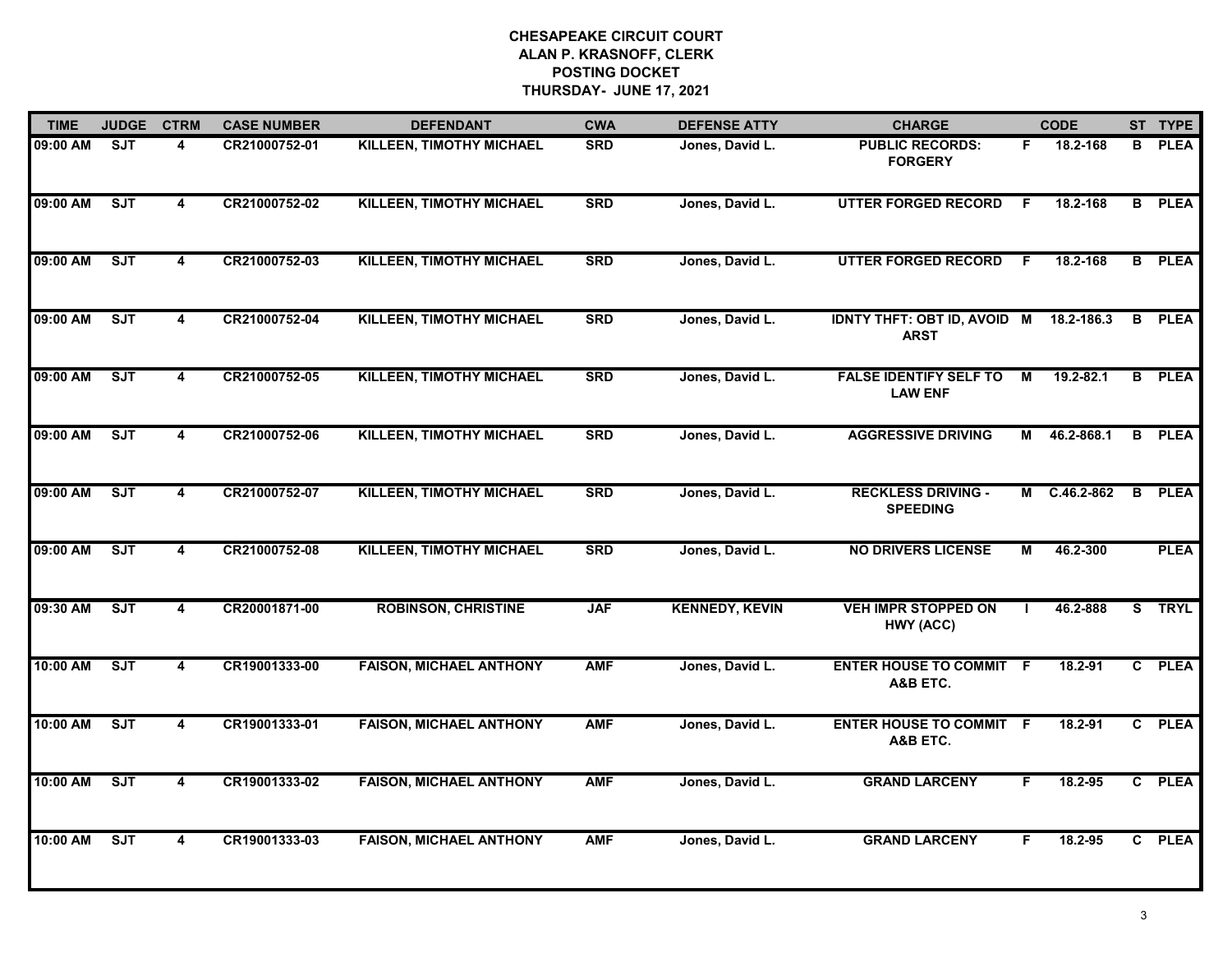| <b>TIME</b> | <b>JUDGE</b> | <b>CTRM</b>             | <b>CASE NUMBER</b> | <b>DEFENDANT</b>                 | <b>CWA</b> | <b>DEFENSE ATTY</b>  | <b>CHARGE</b>                                       |                | <b>CODE</b>   |    | ST TYPE       |
|-------------|--------------|-------------------------|--------------------|----------------------------------|------------|----------------------|-----------------------------------------------------|----------------|---------------|----|---------------|
| 10:00 AM    | <b>SJT</b>   | 4                       | CR19001333-04      | <b>FAISON. MICHAEL ANTHONY</b>   | <b>AMF</b> | Jones, David L.      | <b>OBTAIN MONEY FALSE</b><br><b>PRET &lt;\$500</b>  | М              | 18.2-178      | C. | <b>PLEA</b>   |
| 10:00 AM    | SJT          | $\overline{\mathbf{4}}$ | CR19001333-05      | <b>FAISON, MICHAEL ANTHONY</b>   | <b>AMF</b> | Jones, David L.      | <b>OBTAIN MONEY FALSE</b><br><b>PRET &lt;\$500</b>  | М              | 18.2-178      |    | C PLEA        |
| 10:00 AM    | ST           | $\overline{\mathbf{4}}$ | CR19001333-06      | <b>FAISON, MICHAEL ANTHONY</b>   | <b>AMF</b> | Jones, David L.      | <b>OBTAIN MONEY FALSE</b><br><b>PRET &lt;\$500</b>  | М              | 18.2-178      |    | C PLEA        |
| 10:00 AM    | SJT          | 4                       | CR19001333-07      | <b>FAISON, MICHAEL ANTHONY</b>   | <b>AMF</b> | Jones, David L.      | <b>ENTER HOUSE TO COMMIT F</b><br>A&B ETC.          |                | 18.2-91       |    | C PLEA        |
| 10:00 AM    | ST           | 4                       | CR19001333-08      | <b>FAISON, MICHAEL ANTHONY</b>   | <b>AMF</b> | Jones, David L.      | <b>GRND LARCENY: &gt;=\$500</b><br><b>NOT PERSN</b> | F.             | 18.2-95       |    | C PLEA        |
| 10:00 AM    | ST           | 4                       | CR19001333-09      | <b>FAISON, MICHAEL ANTHONY</b>   | <b>AMF</b> | Jones, David L.      | STLN PRPRTY:INT TO SELL F 18.2-108.01<br>$>= $500$  |                |               | C  | <b>PLEA</b>   |
| 10:00 AM    | SJT          | $\overline{\mathbf{4}}$ | CR19001333-10      | <b>FAISON, MICHAEL ANTHONY</b>   | <b>AMF</b> | Jones, David L.      | <b>OBTAIN MONEY FALSE</b><br><b>PRET &lt;\$500</b>  | $\overline{M}$ | 18.2-178      | C  | <b>PLEA</b>   |
| 10:30 AM    | ST           | 4                       | CR21000796-00      | HENDRIETH, TAQUAN VANDELL        | <b>BKF</b> | <b>ROBERTS, COLE</b> | <b>CREDIT CARD THEFT</b>                            | F              | 18.2-192      | B  | <b>PLEA</b>   |
| 10:30 AM    | ST           | 4                       | CR21000796-01      | HENDRIETH, TAQUAN VANDELL        | <b>BKF</b> | <b>ROBERTS, COLE</b> | <b>ID THEFT: ID TO DEFRAUD</b><br>$= $500$          | М              | 18.2-186.3    | B  | <b>PLEA</b>   |
| 10:30 AM    | ST           | 4                       | CR21000796-02      | <b>HENDRIETH, TAQUAN VANDELL</b> | <b>BKF</b> | <b>ROBERTS, COLE</b> | <b>CREDIT CARD FRAUD</b><br><= \$500 IN 6M          | М              | 18.2-195      |    | <b>B</b> PLEA |
| 10:30 AM    | SJT          | 4                       | CR21000799-00      | HENDRIETH, TAQUAN VANDELL        | <b>BKF</b> | <b>ROBERTS, COLE</b> | <b>GRND LARCENY: &gt;=\$1000</b><br><b>NOT PERS</b> | -F             | 18.2-95       |    | C PLEA        |
| 10:30 AM    | SJT          | 4                       | CR21000799-01      | HENDRIETH, TAQUAN VANDELL        | <b>BKF</b> | <b>ROBERTS, COLE</b> | <b>CONSPIRE/AID/ABET LARC F</b><br>> \$1000         |                | $18.2 - 23$   |    | C PLEA        |
| 10:30 AM    | SJT          | 4                       | CR21000799-02      | HENDRIETH, TAQUAN VANDELL        | <b>BKF</b> | <b>ROBERTS, COLE</b> | <b>STLN PROP:INT TO SELL</b><br>$>= $1000$          |                | F 18.2-108.01 | C  | <b>PLEA</b>   |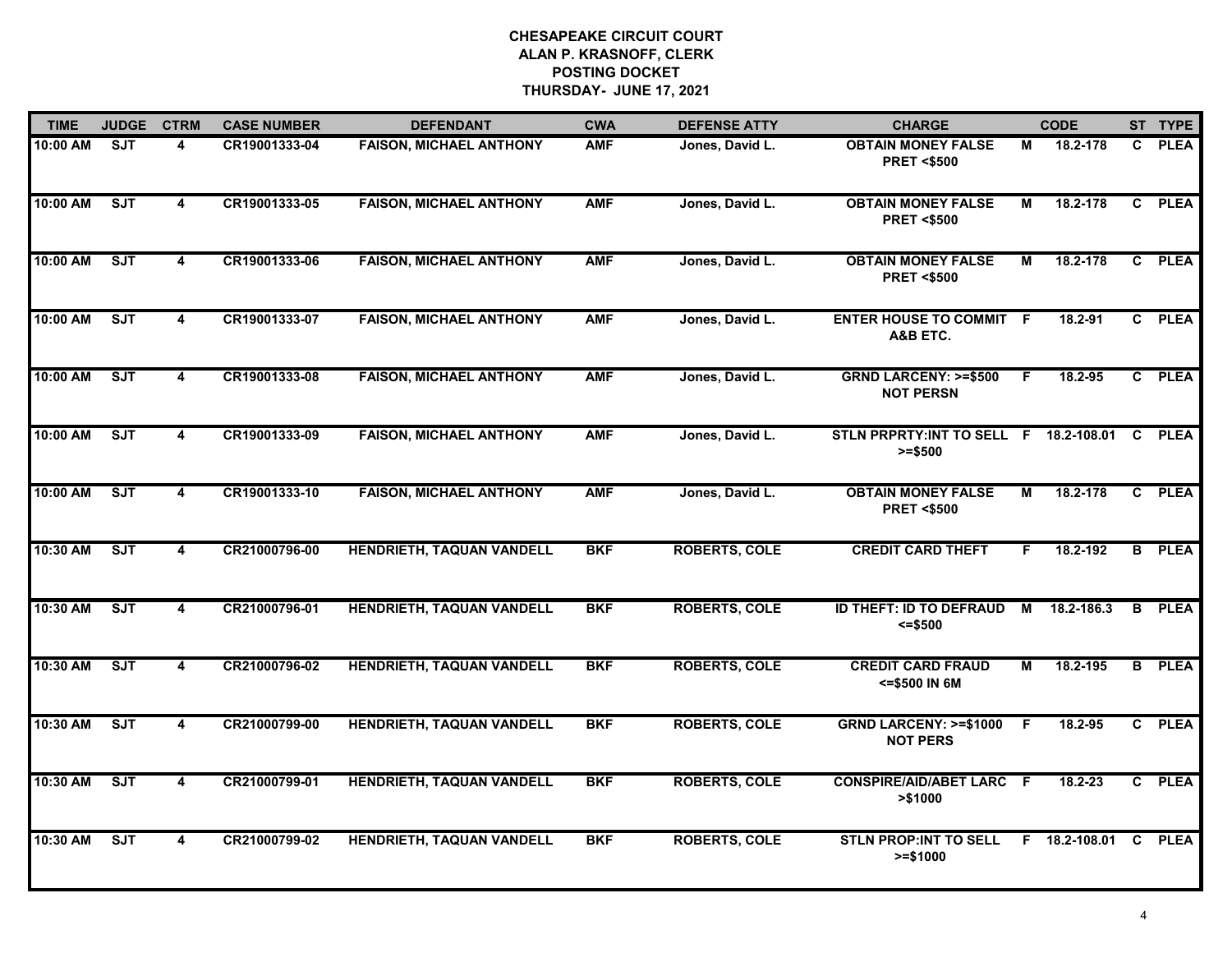| <b>TIME</b> | <b>JUDGE</b> | <b>CTRM</b>             | <b>CASE NUMBER</b> | <b>DEFENDANT</b>                    | <b>CWA</b> | <b>DEFENSE ATTY</b>           | <b>CHARGE</b>                                          |              | <b>CODE</b> |                | ST TYPE         |
|-------------|--------------|-------------------------|--------------------|-------------------------------------|------------|-------------------------------|--------------------------------------------------------|--------------|-------------|----------------|-----------------|
| 10:30 AM    | ST           | 4                       | CR21000799-03      | HENDRIETH, TAQUAN VANDELL           | <b>BKF</b> | <b>ROBERTS, COLE</b>          | <b>BREAK &amp; ENTER 2ND</b>                           | F            | 18.2-91     | C.             | <b>PLEA</b>     |
| 11:00 AM    | SJT          | $\overline{\mathbf{4}}$ | CR21000485-00      | <b>COLLINS, TORI TRUMANE</b>        | <b>JAF</b> | James, Andrew K.              | SHOPLFT: ALTER PRICE (3+) F                            |              | 18.2-103    |                | <b>B</b> PLEA   |
| 11:30 AM    | ST           | 4                       | CR21000503-00      | <b>GORDON, DEREK DANIEL</b>         | <b>AHM</b> | <b>BLAIR, JEFFREY R</b>       | <b>ENTER HOUSE TO COMMIT</b><br>A&B ETC.               | - F          | 18.2-91     |                | C BOND          |
| 11:30 AM    | ST           | 4                       | CR21000503-01      | <b>GORDON, DEREK DANIEL</b>         | <b>AHM</b> | <b>BLAIR, JEFFREY R</b>       | <b>GRAND LARCENY</b>                                   | F.           | 18.2-95     |                | C BOND          |
| 11:30 AM    | ST           | 4                       | CR21000503-02      | <b>GORDON, DEREK DANIEL</b>         | <b>AHM</b> | <b>BLAIR, JEFFREY R</b>       | <b>BURGLARY</b>                                        | F.           | 18.2-91     |                | C BOND          |
| 11:30 AM    | ST           | 4                       | CR21000503-03      | <b>GORDON, DEREK DANIEL</b>         | <b>AHM</b> | <b>BLAIR, JEFFREY R</b>       | <b>DAMAGE PROP W/INTENT F</b><br>$>= $1000$            |              | 18.2-137    |                | C BOND          |
| 01:00 PM    | SJT          | $\overline{\mathbf{4}}$ | CR21001113-00      | PITT, DE'ARRAS                      | <b>BKF</b> | <b>TINGLE, LESLEE</b>         | <b>BOND APPEAL</b>                                     | $\mathbf{o}$ | 19.2-124    |                | C BOND          |
| 01:30 PM    | <b>SJT</b>   | 4                       | CR15002147-04      | <b>HOBBS, MICHAEL ROBINSON</b>      | <b>JAF</b> | <b>TINGLE, LESLEE</b>         | <b>VIOL PROBATION ON FEL</b><br><b>OFF</b>             | F            | 19.2-306    |                | C BOND          |
| 02:30 PM    | ST           | 4                       | CR21000541-00      | <b>PARKER, TY'YHON KEONTAE</b>      | <b>ASA</b> | <b>SINGLETON, KENNETH L</b>   | ELUDE/DISREGARD POLICE- F 46.2-817(B)<br><b>FELONY</b> |              |             | B.             | <b>PLEA</b>     |
| 09:00 AM    | <b>RAB</b>   | 5                       | CR14002243-03      | <b>CROSKEY, TRAI TISHON</b>         | <b>PLS</b> | <b>SWEENEY, B COLIN</b>       | <b>PROB VIOL GRAND</b><br><b>LARCENY</b>               | F.           | 19.2-306    | C              | cc              |
| 09:00 AM    | <b>RAB</b>   | 5                       | CR17001624-00      | <b>MIDGETTE, ANTHONY SLOANE; JR</b> | <b>AHM</b> | <b>OLIVER, FLOYD</b>          | <b>POSSESS FENTANYL</b>                                | F.           | 18.2-250    | B              | <b>ROL</b>      |
| 09:00 AM    | <b>RAB</b>   | $\overline{5}$          | CR18001077-00      | <b>WERLING, JOSEPH PAUL</b>         | <b>AHM</b> | <b>HOLDER, WILLIAM JOSHUA</b> | <b>GRAND LARCENY</b>                                   | F.           | 18.2-95     | $\overline{c}$ | $\overline{RR}$ |
| 09:30 AM    | <b>RAB</b>   | 5                       | CR17000971-02      | <b>JACKSON, BRITTANY ANN</b>        | <b>DRT</b> | <b>KORSLUND, ERIC</b>         | <b>VIOL PROBATION ON FEL</b><br><b>OFF</b>             | F            | 19.2-306    | $\mathbf{c}$   | <b>ADAT</b>     |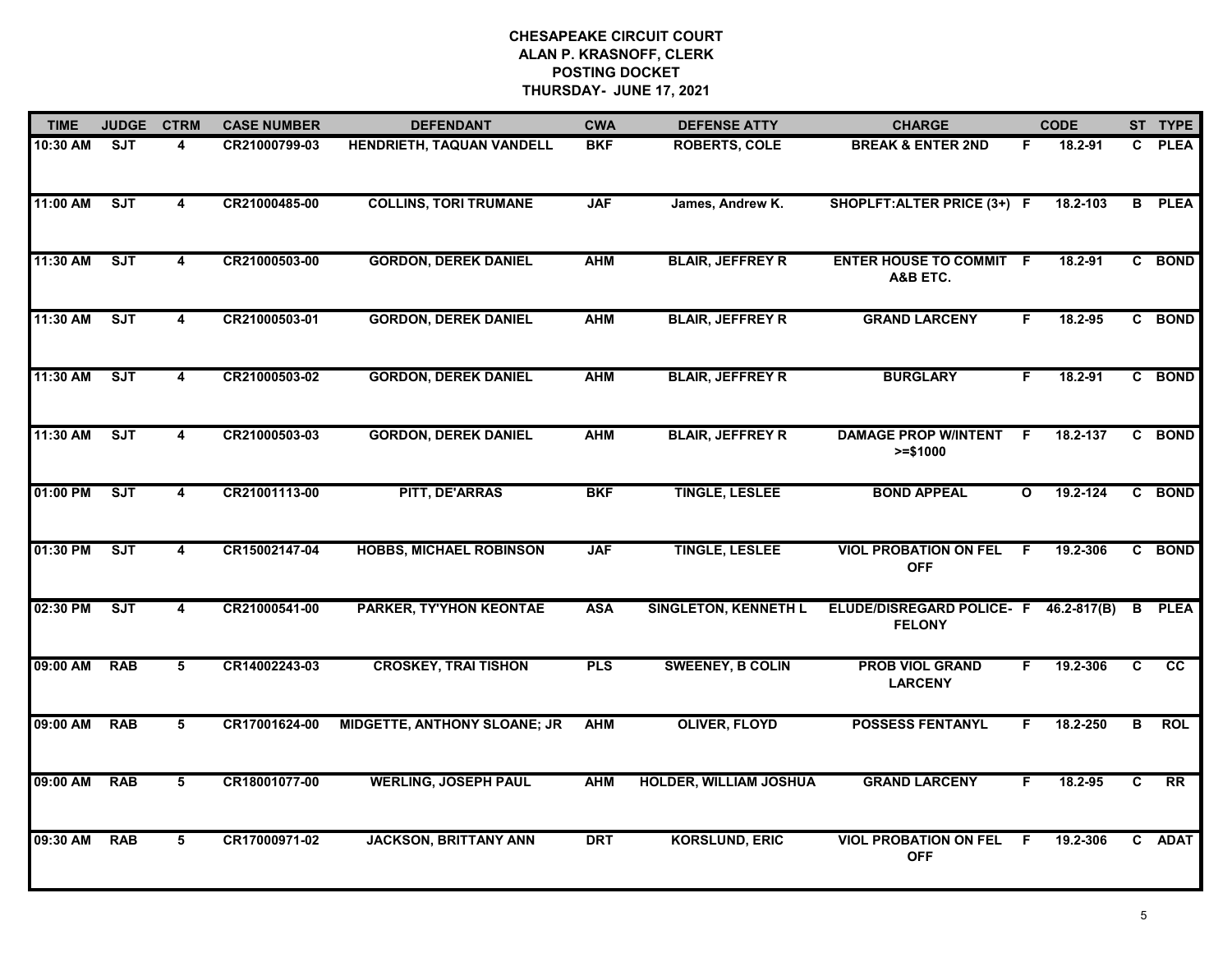| <b>TIME</b> | <b>JUDGE</b> | <b>CTRM</b> | <b>CASE NUMBER</b> | <b>DEFENDANT</b>              | <b>CWA</b> | <b>DEFENSE ATTY</b>     | <b>CHARGE</b>                                 |     | <b>CODE</b>         |              | ST TYPE         |
|-------------|--------------|-------------|--------------------|-------------------------------|------------|-------------------------|-----------------------------------------------|-----|---------------------|--------------|-----------------|
| 09:30 AM    | <b>RAB</b>   | 5.          | CR19001648-04      | <b>MANLEY, BRANDAN XAVIER</b> | <b>BEC</b> |                         | <b>VIOL PROBATION ON FEL</b><br><b>OFF</b>    | -F  | 19.2-306            | C.           | <b>ADAT</b>     |
| 09:30 AM    | <b>RAB</b>   | 5           | CR20000868-00      | <b>STUTZMAN, MARK FORREST</b> | <b>AEP</b> | Buyrn, Richard L.       | FLSE STMT ON CRIM HIST<br><b>CONSENT</b>      |     | F 18.2-308.2:2 B    |              | <b>TBS</b>      |
| 09:30 AM    | <b>RAB</b>   | 5           | CR20000868-01      | <b>STUTZMAN, MARK FORREST</b> | <b>AEP</b> | Buyrn, Richard L.       | NONVIOL FELON POSS GUN F<br><b>W/I 10Y</b>    |     | $18.2 - 308.2$      | B            | <b>TBS</b>      |
| 10:15 AM    | <b>RAB</b>   | 5           | CR05A00166-01      | PENNINGTON, JOHNNY LEE; JR    | <b>AJS</b> | James, Andrew K.        | <b>VIOL PROBATION ON FEL</b><br><b>OFF</b>    | - F | 19.2-306            | C            | <b>REV</b>      |
| 10:15 AM    | <b>RAB</b>   | 5           | CR05A00364-01      | PENNINGTON, JOHNNY LEE; JR    | <b>AJS</b> | James, Andrew K.        | <b>VIOL PROBATION ON FEL</b><br><b>OFF</b>    | -F  | 19.2-306            | C            | <b>REV</b>      |
| 10:45 AM    | <b>RAB</b>   | 5           | CR19002130-00      | <b>FELIX, JOSEPH</b>          | <b>KJB</b> | Broccoletti, James O.   | <b>POSSESS AMPHETAMINE</b>                    | F   | 18.2-250            | B            | $\overline{DD}$ |
| 10:45 AM    | <b>RAB</b>   | 5           | CR19002130-01      | <b>FELIX, JOSEPH</b>          | <b>KJB</b> | Broccoletti, James O.   | POSSESS MARIJUANA, 1ST M<br><b>OFF</b>        |     | 18.2-250.1          | B            | $\overline{DD}$ |
| 10:45 AM    | <b>RAB</b>   | 5           | CR19002130-02      | FELIX, JOSEPH                 | <b>KJB</b> | Broccoletti, James O.   | <b>DRUGS: POSSESS SCH IV</b>                  | M   | 18.2-250            | B            | <b>DD</b>       |
| 11:15 AM    | <b>RAB</b>   | 5           | CR21000718-00      | <b>DRAYTON, MARY LYNN</b>     | <b>KJB</b> | <b>HERNANDEZ, DONNA</b> | <b>POSSESS EUTYLONE</b>                       | F.  | 18.2-250            |              | <b>B</b> PLEA   |
| 12:15 PM    | <b>RAB</b>   | 5           | CR15000445-04      | <b>BRADY, JOSHUA RYAN</b>     | <b>KJB</b> | <b>SPARTZ, SARA</b>     | <b>VIOL PROBATION ON FEL</b><br><b>OFF</b>    | - F | 19.2-306            |              | C BOND          |
| 12:15 PM    | <b>RAB</b>   | 5           | CR15000445-05      | <b>BRADY, JOSHUA RYAN</b>     | <b>KJB</b> | <b>SPARTZ, SARA</b>     | <b>VIOL PROBATION ON FEL</b><br><b>OFF</b>    | -F  | 19.2-306            |              | C BOND          |
| 02:00 PM    | <b>RAB</b>   | 5           | CR21000521-00      | <b>MACKEY, DWAYNE HERBERT</b> | <b>AJS</b> | Black, Hugh E.; III     | <b>DRIV SUSP/REV</b><br><b>ENDANGERMT-FEL</b> |     | F 46.2-391D2 C PLEA |              |                 |
| 02:00 PM    | <b>RAB</b>   | 5           | CR21000521-01      | <b>MACKEY, DWAYNE HERBERT</b> | <b>AJS</b> | Black, Hugh E.; III     | <b>RD-SP IN EXCESS 85 MPH-</b><br><b>MISD</b> | M   | A.46.2-862          | $\mathbf{C}$ | <b>PLEA</b>     |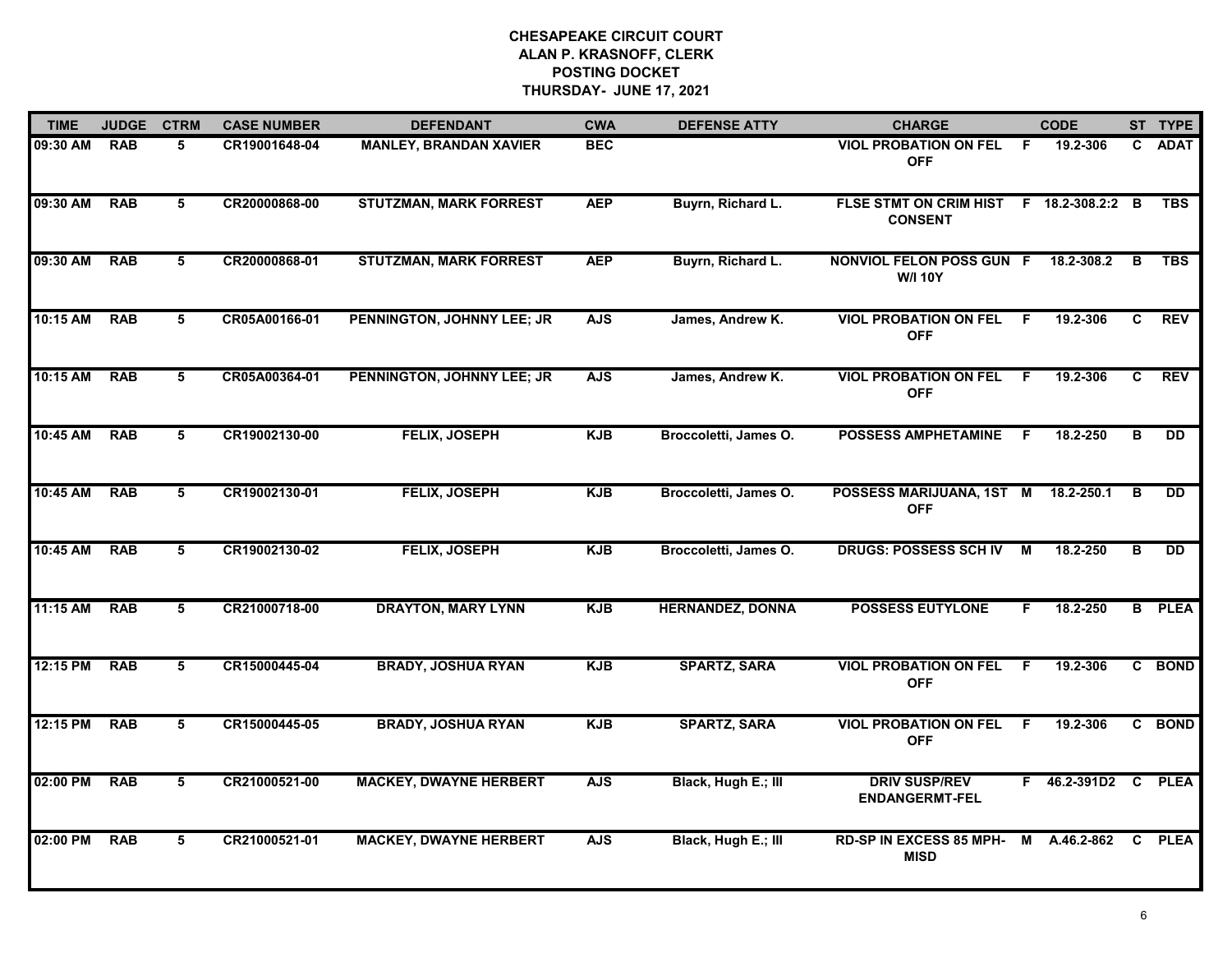| <b>TIME</b>   | <b>JUDGE</b> | <b>CTRM</b>     | <b>CASE NUMBER</b> | <b>DEFENDANT</b>                  | <b>CWA</b> | <b>DEFENSE ATTY</b>         | <b>CHARGE</b>                                   |              | <b>CODE</b> |                | ST TYPE       |
|---------------|--------------|-----------------|--------------------|-----------------------------------|------------|-----------------------------|-------------------------------------------------|--------------|-------------|----------------|---------------|
| 02:00 PM      | <b>RAB</b>   | 5               | CR21000792-00      | <b>MACKEY, DWAYNE HERBERT</b>     | <b>AJS</b> | Black, Hugh E.; III         | <b>DRIVING WHILE INTOX,</b><br><b>MAIMING</b>   | F.           | 18.2-51.4   | C.             | <b>PLEA</b>   |
| 02:30 PM      | <b>RAB</b>   | 5               | CR20001377-00      | <b>WATFORD, MARANDA NICOLE</b>    | JLF        | <b>TRAVERS, MEREDITH B</b>  | LARCENY; CONSPIRE >\$500 F                      |              | 18.2-23     |                | <b>B</b> PLEA |
| 02:30 PM      | <b>RAB</b>   | 5               | CR20001377-01      | <b>WATFORD, MARANDA NICOLE</b>    | <b>JLF</b> | <b>TRAVERS, MEREDITH B</b>  | EMBEZZLEMENT >=\$500                            | F.           | 18.2-111    | B              | <b>PLEA</b>   |
| 02:30 PM      | <b>RAB</b>   | 5               | CR20001377-02      | <b>WATFORD, MARANDA NICOLE</b>    | <b>JLF</b> | <b>TRAVERS, MEREDITH B</b>  | <b>FALSE REPORT/SUMMON</b><br><b>TO LAW ENF</b> | м            | 18.2-461    | B              | <b>PLEA</b>   |
| 03:00 PM      | <b>RAB</b>   | 5               | CR19000326-00      | <b>OLDS-EL, OSIRUS JUBAR</b>      | <b>AMF</b> | Buyrn, William E.           | <b>GRAND LARCENY: AUTO</b><br><b>THEFT</b>      | F.           | 18.2-95     | в              | <b>RR</b>     |
| 03:00 PM      | <b>RAB</b>   | 5               | CR19000326-07      | <b>OLDS-EL, OSIRUS JUBAR</b>      | <b>AMF</b> | <b>SPARTZ, SARA</b>         | VIOL GOOD BEHAV ON FEL F<br><b>OFF</b>          |              | 19.2-306    | C.             | <b>REV</b>    |
| 03:00 PM      | <b>RAB</b>   | $5\overline{5}$ | CR19000326-08      | <b>OLDS-EL, OSIRUS JUBAR</b>      | <b>AMF</b> | <b>SPARTZ, SARA</b>         | VIOL GOOD BEHAV ON FEL F<br><b>OFF</b>          |              | 19.2-306    | C.             | <b>REV</b>    |
| 03:00 PM      | <b>RAB</b>   | 5               | CR19000326-09      | <b>OLDS-EL, OSIRUS JUBAR</b>      | <b>AMF</b> | <b>SPARTZ, SARA</b>         | VIOL GOOD BEHAV ON FEL F<br><b>OFF</b>          |              | 19.2-306    | $\mathbf{c}$   | <b>REV</b>    |
| 01:00 PM MATA |              | 6.              | CR20001388-00      | <b>HUGHES, DYLAN MICHAEL</b>      | <b>MLK</b> | <b>SPARTZ, SARA</b>         | <b>POSS FENTANYL</b>                            | F.           | 18.2-250    | C              | <b>DD</b>     |
| 01:30 PM      | <b>MATA</b>  | 6               | CR13001584-05      | <b>BOONE, KEITH GREGORY; II</b>   | <b>AEP</b> | <b>WINSTEAD, FAITH SHAW</b> | <b>VIOL PROBATION ON FEL</b><br><b>OFF</b>      | F            | 19.2-306    | $\overline{c}$ | <b>REV</b>    |
| 02:00 PM MATA |              | 6               | CR18000956-02      | <b>DELOSH, CHRISTOPHER ALLEN</b>  | <b>ASA</b> | <b>VENNER, JOHN O</b>       | <b>VIOL PROBATION ON FEL</b><br><b>OFF</b>      | F.           | 19.2-306    |                | C BOND        |
| 02:30 PM MATA |              | 6               | CR21001117-00      | <b>MORGAN, WILLIAM ANTHONY</b>    | <b>DRT</b> | <b>SPARTZ, SARA M</b>       | <b>BOND APPEAL</b>                              | $\mathbf{o}$ | 19.2-124    | C              | <b>BOND</b>   |
| 09:01 AM MATA |              | <b>WEBX</b>     | CR16000226-02      | <b>BUSLER-CABE, ASHLEY NICOLE</b> | <b>DRT</b> | <b>TRAVERS, MEREDITH B</b>  | <b>VIOL PROBATION ON FEL</b><br><b>OFF</b>      | F            | 19.2-306    | C              | <b>DC</b>     |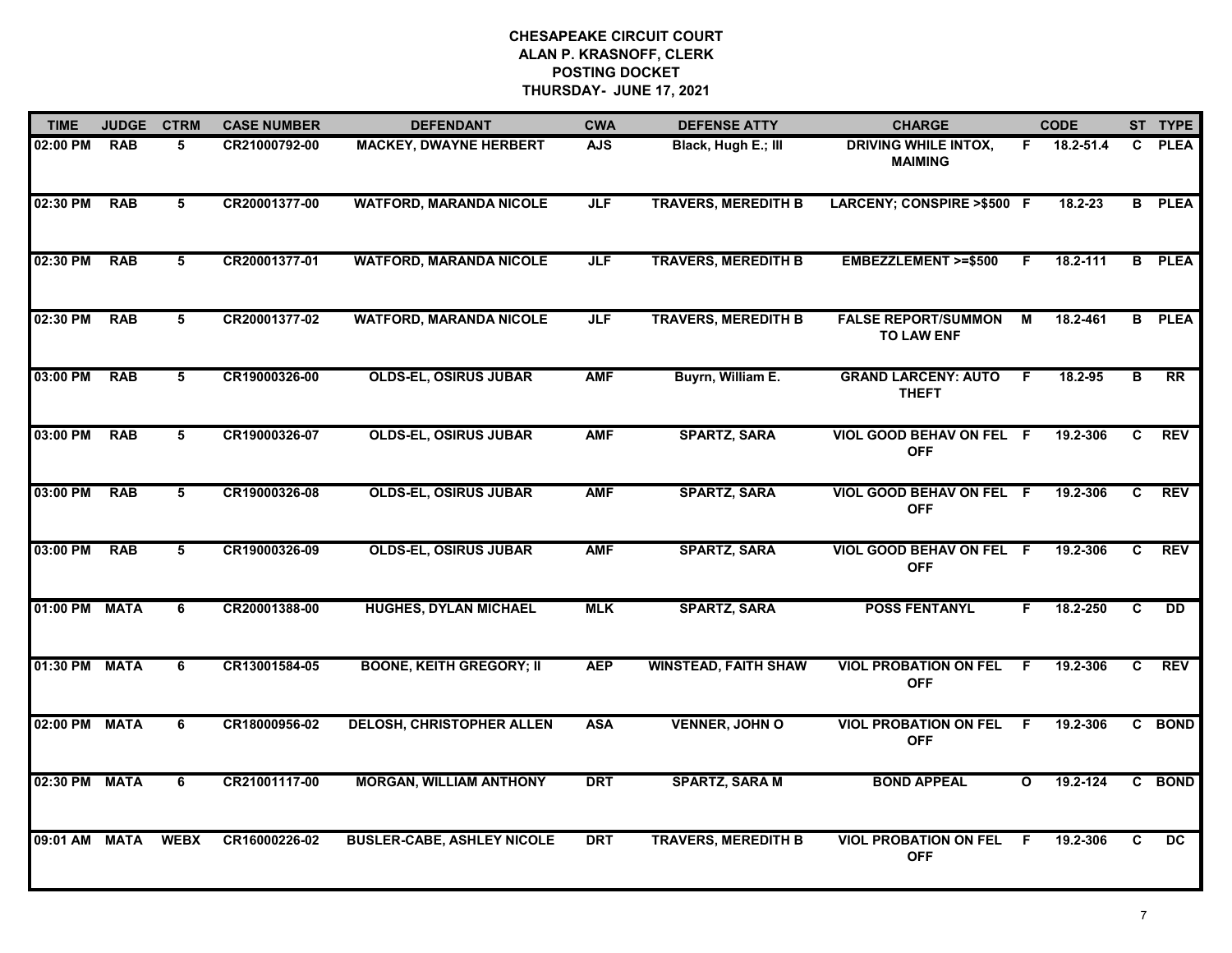| <b>TIME</b> | <b>JUDGE</b> | <b>CTRM</b> | <b>CASE NUMBER</b> | <b>DEFENDANT</b>             | <b>CWA</b> | <b>DEFENSE ATTY</b>   | <b>CHARGE</b>                              | <b>CODE</b> |    | ST TYPE |
|-------------|--------------|-------------|--------------------|------------------------------|------------|-----------------------|--------------------------------------------|-------------|----|---------|
| 109:01 AM   | MATA         | <b>WEBX</b> | CR17000971-02      | <b>JACKSON, BRITTANY ANN</b> | <b>DRT</b> | <b>KORSLUND, ERIC</b> | <b>VIOL PROBATION ON FEL</b><br><b>OFF</b> | 19.2-306    | C. | DC.     |
| 09:01 AM    | MATA         | <b>WEBX</b> | CR13000625-01      | <b>PARDEE, DANIEL THOMAS</b> | AEP        | <b>KORSLUND, ERIC</b> | <b>VIOL PROBATION ON FEL</b><br><b>OFF</b> | 19.2-306    | C. | DC.     |